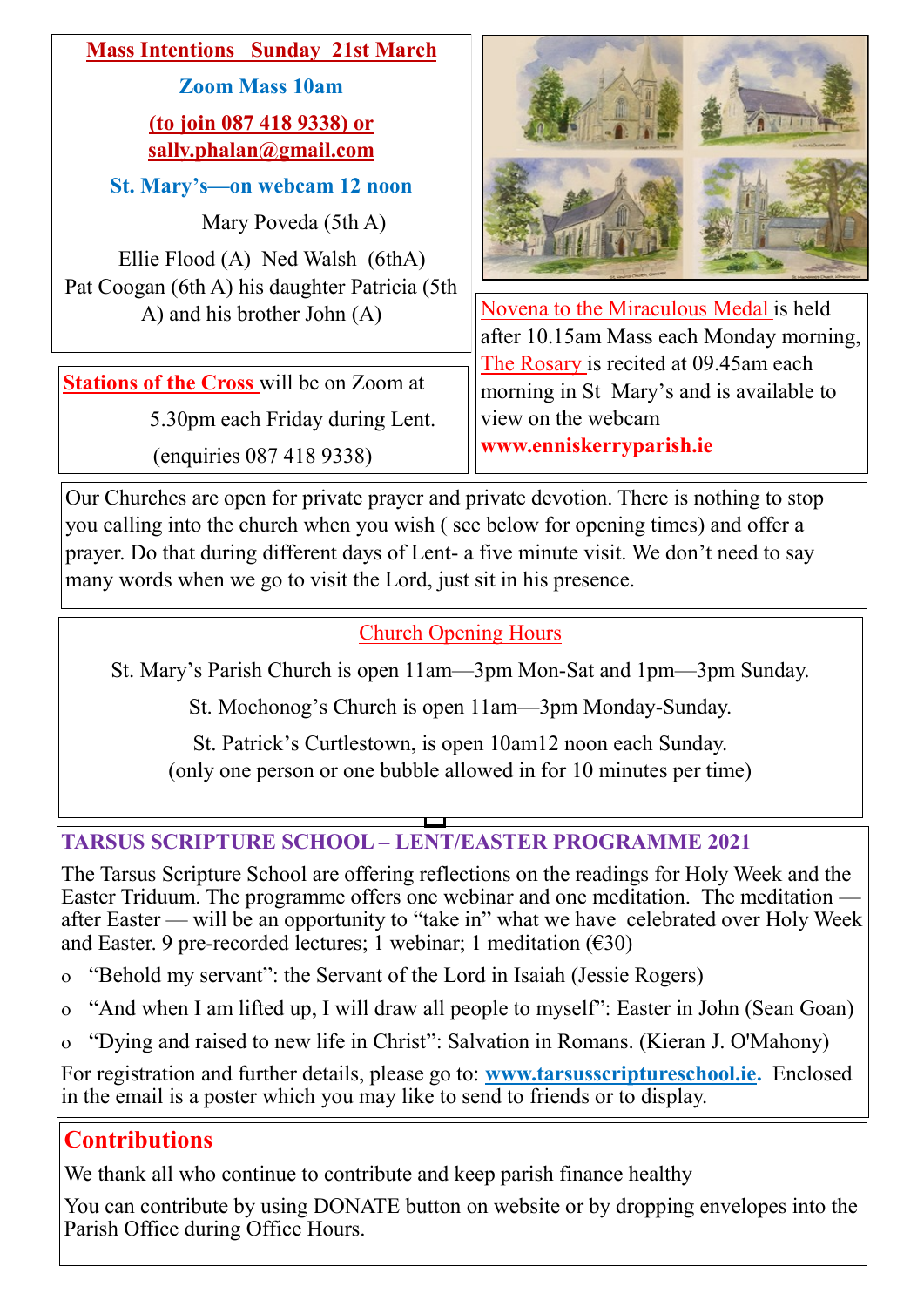### **More Lenten Events**

#### **Parish Living Word Lenten Series on Zoom:**

1. A member of the PPC will host a series of short gatherings (about 20 mins) to reflect on the Sunday Gospels on Wednesdays  $\omega$  10.40 am (after the St Mary's webcam Prayer Service). Commencing 24th February and continuing on 3rd, 10th, 17th, 23rd & 31st March. All are very welcome to any of these sessions. Zoom details will go out to Parish Groups and are also available on the Parish Website or call the Parish Office to enquire. 2. **Lenten Talks**

*During the season of Lent a series of Talks will be delivered by webcam or zoom from St. Mary's Parish Church. The Talks will mainly be centred on areas of social injustice, Christian responsibility and personal health & wellbeing.* 

### **Can Enniskerry become a beacon as a Clean, Green and Sustainable Community?**

#### **Enniskerry's Sustainable Energy Community**

#### **Presented by Tina Roche**

# **7.30pm, Thursday 25th March**

#### **By webcam from St. Mary's Parish Church at www.enniskerryparish.ie**

Local residents in Enniskerry have started a project looking at Enniskerry homes, our transport, our businesses, our farms and our community sports and leisure clubs to see how we might make them better and use less energy.

The presentation will look at what has been done to date, Enniskerry's energy usage, and the plans for the next few years. It will outline how it started, our research, next steps and how you can become involved.

Tina Roche is a local resident. Tina founded The Community Foundation for Ireland in 2000 along with sister organisation Business in the Community Ireland. Tina has an MBA from IMI/Fordham and has many years business experience having worked in various roles as CEO, Financial Controller, Company Secretary and Head of Development. Her main interests are in environment, human rights, philanthropy, community activism, corporate social responsibility and sustainability. Tina has been recognised for her work ranging from winning Tatler's Public Life Award, shortlisted for the Women Mean Business awards to being named in the Top 100 Thought Leaders in Trustworthy Business Behaviour by Trust Across America™.